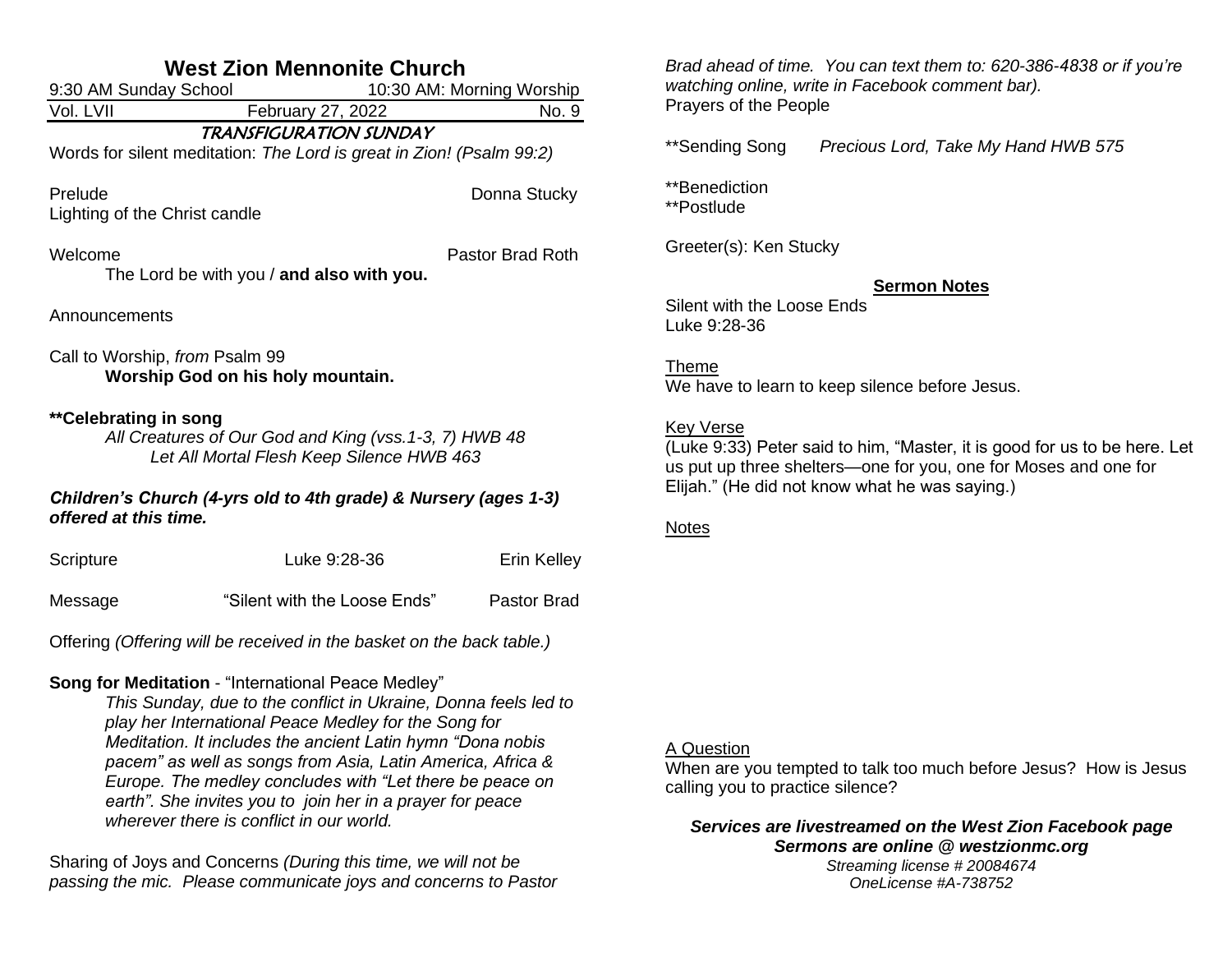## **Sunday, March 6, 2022**

**9:00 -9:45 AM**: "Lamenting Racism" Discussion **10:00 AM:** Prayer in Conf Room **10:30 AM:** Worship Service **Accompanist: Donna Stucky<br><b>Scripture:** Erin Kelley **Worship Leader: Pastor Brad Greeter(s): Dave & Zettie Wedel Music: Elbiata Singers/Goessel** Congregational meeting immediately following worship to present the Foyer Remodel **7:00 PM:** Round table discussion on the MCUSA resolutions

# **Coming Events**

| March 2:   | Meals and MYM 5:45-7:00 pm joined by FEWZ/Jr<br>7:00 PM Ash Wednesday Service |
|------------|-------------------------------------------------------------------------------|
| March 9:   | LAST meal & MYM                                                               |
| March 13:  | Congregational vote on the Foyer Remodel project                              |
|            | immediately following worship                                                 |
| March 26:  | Verenike Making, Hillsboro                                                    |
| April 2:   | Bohnne Berroggi making, Moundridge                                            |
| April 8-9: | MCC Relief Sale in Hutchinson, KS                                             |
| April 9:   | Run for Relief at 8:00 am at Rice Park in Hutchinson                          |
| April 14:  | Maundy Thursday                                                               |
| April 17:  | <b>Easter Sunday</b>                                                          |
| April 29:  | Bloodmobile at WZ                                                             |

**Our Mission**: God calls us into community to worship God and follow Jesus through the power and guidance of the Holy Spirit.

> **Pastor Brad Roth** Pastor's Cell: 620-386-4838 Pastor Brad's email: bradroth@westzionmc.org

> > **Secretary Carla Stucky's hours**: Thursdays 1:00-4:00 pm

> > > Church: 620-345-8143 Carla's cell: 620-386-0414

Church's email: secretary@westzionmc.org Website: www.westzionmc.org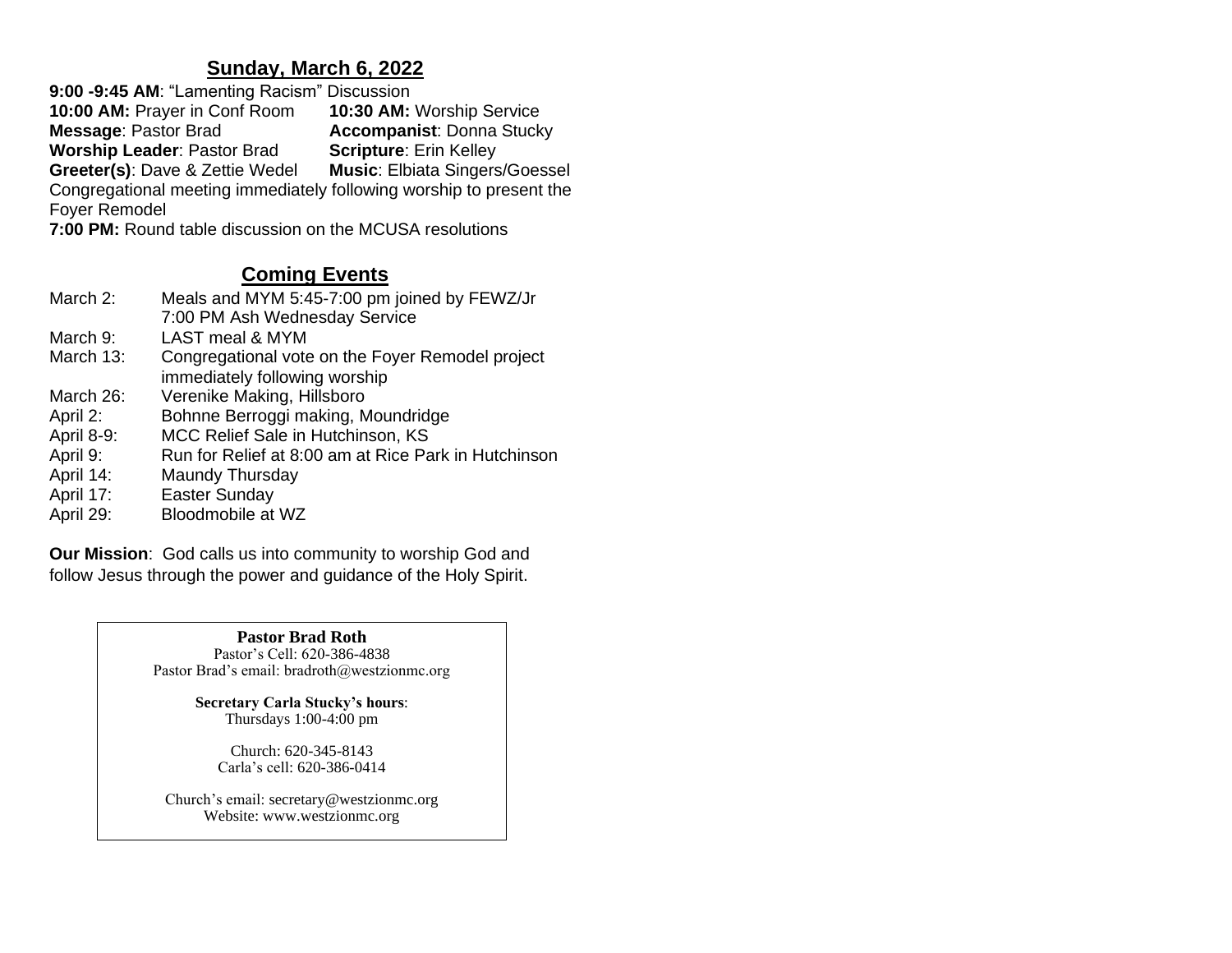### **West Zion Announcements**

Please have all bulletin announcements to the office by Thur. noon.

1. **Lent begins on Ash Wednesday, March 2.** Lent is a season of renunciation, a call to prepare ourselves to share in the new life of Easter. Pastor Brad will be preaching from the Scriptures on God's call to us to prepare our hearts through spiritual disciplines. Consider how you can practice what we'll be learning and deepen your walk with Jesus!

2. Join us for a game night at 7:00 PM tonight!

3. A **Moundridge Lions Club Feed** complete with omelets, pancakes, juice and coffee will be offered on Saturday, March 26 from 7 AM to 11 AM at the Senior Center. Proceeds will go to the Lions Club for eyeglasses, sending local students to the Lions Club band camp, and helping with community needs. Information is on the board.

4. The **Foyer Remodel Committee** has been working on a plan for updating our church foyer. Council approved moving forward with a congregational vote. The project details and cost will be shared in a **congregational meeting immediately following worship on Sunday, March 6. A congregational vote will take place on Sunday, March 13 following worship.**

5. Our **church projector** has quit running. The Trustees are working on fixing the problem, thanks for your patience!

6. Mennonite Church USA (MCUSA) has called a **special delegate session** for May 27-30 in Kansas City. Delegates will have the opportunity to vote on 4 resolutions having to do with criminal justice, accessibility for folks with disabilities, retiring the MCUSA Membership Guidelines, and calling for repentance and transformation for MCUSA policy toward LGBTQ people. The resolutions calling for retiring the Membership Guidelines and repentance and transformation profoundly challenge the traditional biblical teachings of the church around sexuality. Council would like to make the congregation aware of these resolutions and hear feedback as we prepare to send a delegate in May. **We invite you to join us on March 6 @ 7:00 PM for a roundtable meeting.** Carla is placing copies of both resolutions in your mailboxes. Please take time to read the information before attending the meeting. You can also learn more by going to: <https://www.mennoniteusa.org/special-delegate-session-22/>

7. During the season of Lent (first Sunday March 6), Mission Team will print a **"neighboring challenge"** in the bulletin. The idea is to help us discover ways to connect with and care for our community. **Easter is a great time to invite someone new to worship!**

8. **Pablo is raising money for Cradle to Crayons daycare** by selling Kansas Maid Frozen pastries. Funds will be used to make needed repairs to the foundation of the building. Pastries are \$15 each. Make checks out to "Cradle to Crayons." Don't need more pastry in your life? Donations are also accepted!

9. Join Pastor Brad for a discussion of the Herald Press video series **"Lamenting Racism,"** Sunday mornings 9:00-9:45 AM, February 27 – April 10. "Lamenting Racism" applies the Bible to the challenge of racism in America and opens space for self-reflection. Racism is a challenging topic for our times, but one worth wrestling with.

# **General Announcements**

10. **Please continue to pray for peace and safety in Ukraine.** MCC is evaluating the situation and giving support to staff and partners as the situation allows. All international MCC staff have been evacuated from Ukraine including two SALT participants from Kansas.

11. **Everence®** will hold an informative Medicare webinar on Tuesday, March 8, starting at 6:30 p.m. Topics will include, when and where to sign up for Medicare, what Medicare does (and doesn't) cover, Medicare Parts A, B, C and D in clear, understandable language plus budgeting for health care costs in retirement. To register call 316-283-3800, 877-467-7294 or email [central.kansas@everence.com.](mailto:central.kansas@everence.com) Attendance recommended for those approaching retirement or those ready to sign up for Medicare.

12. All are welcome to join the fun at the 14th annual **MCC Comforter Blitz** on March 7, 8 and 9 at the Journey Yoder Campus, one mile north of Yoder, KS. Times are Monday and Tuesday 9-5, and Wednesday 9-4. No sewing skills required. Lunch is available by donation or you may bring your own sack lunch. You can bring snacks to share. Masks are highly encouraged. This event is hosted by Kansas Friends of MCC to send quilts all around the world. For questions, contact MCC Central States at 316-283-2720, or check Facebook Page, "MCC Comforter Blitz for Kansas".